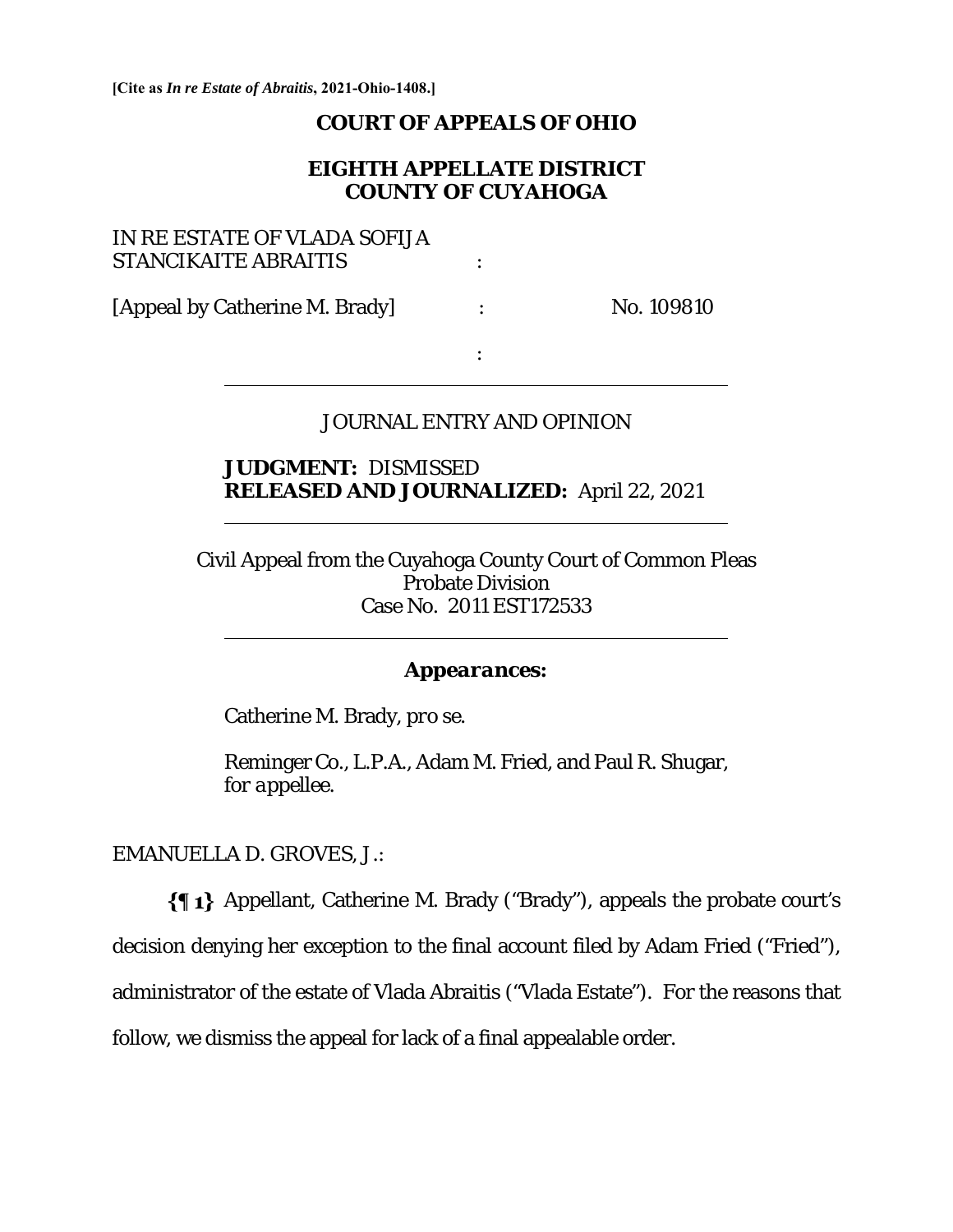#### **Procedural History and Facts**

 In 2011, the probate court appointed Sarunas Abraitis ("Sarunas") executor of his mother's estate. After the appointment, Brady represented Sarunas in the administration of the estate. In 2014, the court removed Sarunas as executor of the estate after finding that he had concealed assets of the estate. The court then ordered Sarunas to repay \$575,870.30 to his mother's estate. The court then named Fried as the successor executor of the Vlada Estate.

 The probate court also found that Brady engaged in frivolous conduct with respect to the administration of the estate. The court ordered Brady and Sarunas to pay attorney fees and expenses to the Vlada Estate in the amount of \$104,485 in attorney fees and \$1,214.59 in expenses. Brady appealed the decision. I*n re Estate of Abraitis*, 8th Dist. Cuyahoga No. 104816, 2017-Ohio-5577, *appeal not accepted*, 2017-Ohio-9111, 151 Ohio St. 3d 1475, 87 N.E.3d 1272, we affirmed the court's decision.

 On January 4, 2017, Sarunas died and in accordance with his will, Brady was appointed executor of his estate ("Sarunas Estate"). Subsequently, Fried, as fiduciary of the Vlada Estate, filed a claim against the Sarunas Estate. Brady rejected the claim and Fried then motioned the court to remove Brady as executor of the Sarunas Estate. After a hearing, the probate court granted Fried's motion and removed Brady as executor. Thereafter, the court appointed Egidijus Marcinkevicius ("Marcinkevicius") as successor fiduciary to the Sarunas Estate.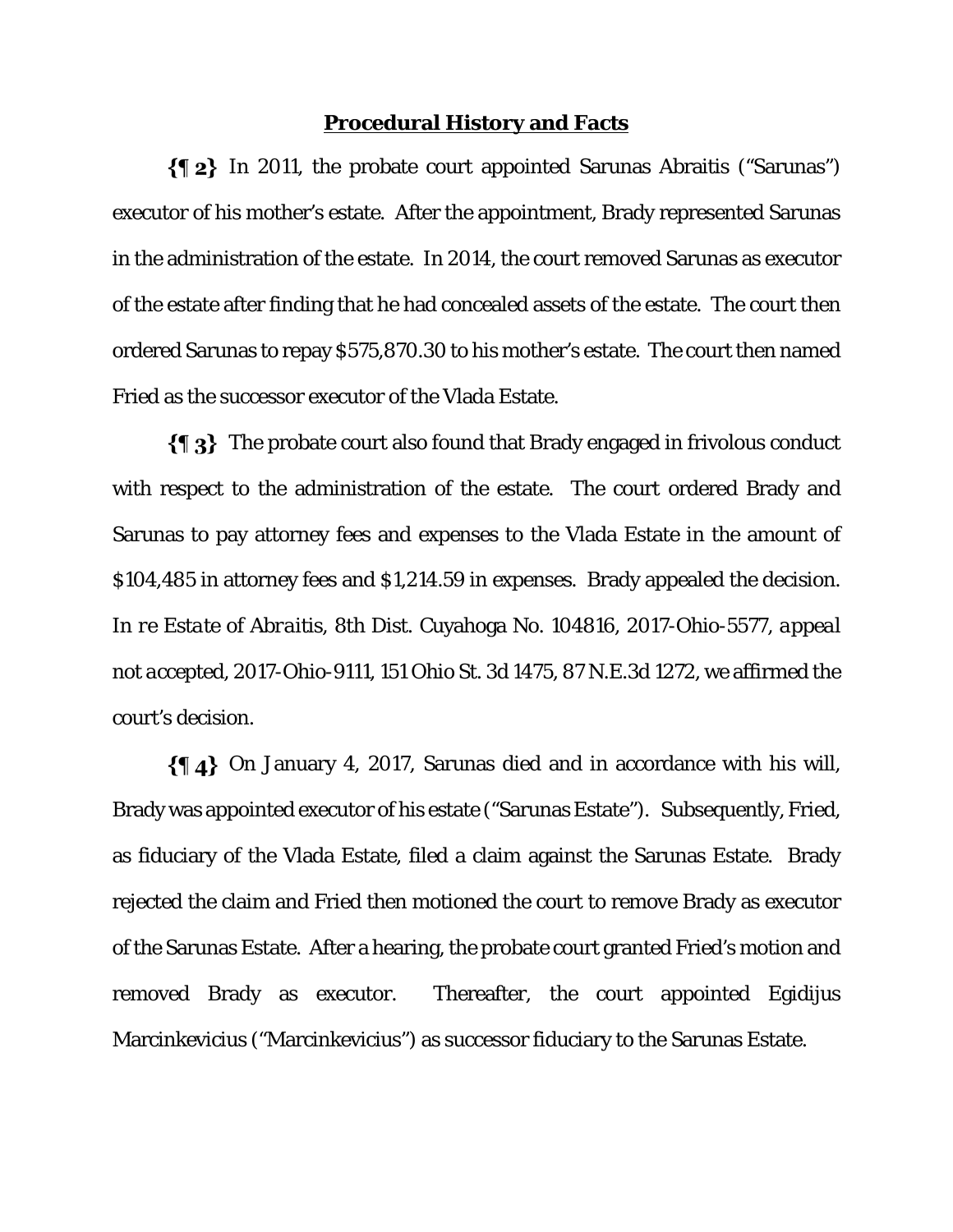$\{\P_5\}$  In its decision removing Brady as the executor, the court found that, during the hearing, Brady was "evasive, argumentative, and largely unaware of what her responsibilities were" as executor of the estate; that Brady admitted to receiving a large amount of cash from Sarunas shortly before his death, which she had failed to account for or list as an estate asset; and that Brady testified she knew Sarunas used a false social security number on at least one bank account belonging to the estate.

 $\{\P_6\}$  Further, the court found that Brady had a "clear conflict in serving as executrix of this estate due to the judgment rendered between her and decedent, jointly and severally," and "Brady's rejection of Adam Fried's claim on behalf of the estate of [Sarunas's] mother is further indication of conflict and falls within the allowance under R.C. 2113.18."

 $\{\P\}$  On appeal, we affirmed the court's decision to remove Brady as the executor of the estate. *Estate of Sarunas v. Abraitis*, 8th Dist. Cuyahoga No. 105657, 2018-Ohio-584, *appeal not accepted*, 2018-Ohio-2380, 100 N.E.3d 422.

 On September 17, 2019, Marcinkevicius filed a final account for the Sarunas Estate. One day before the hearing on the final account, Brady filed exceptions to the final account. Brady argued, among other things, that she was an "interested person with a direct, pecuniary interest in [Sarunas Estate] within the meaning of R.C. 2109.33" based on the previously mentioned judgment that had been entered jointly and severally against her and Sarunas. The court denied and dismissed Brady's exceptions to the final account, finding that she lacked standing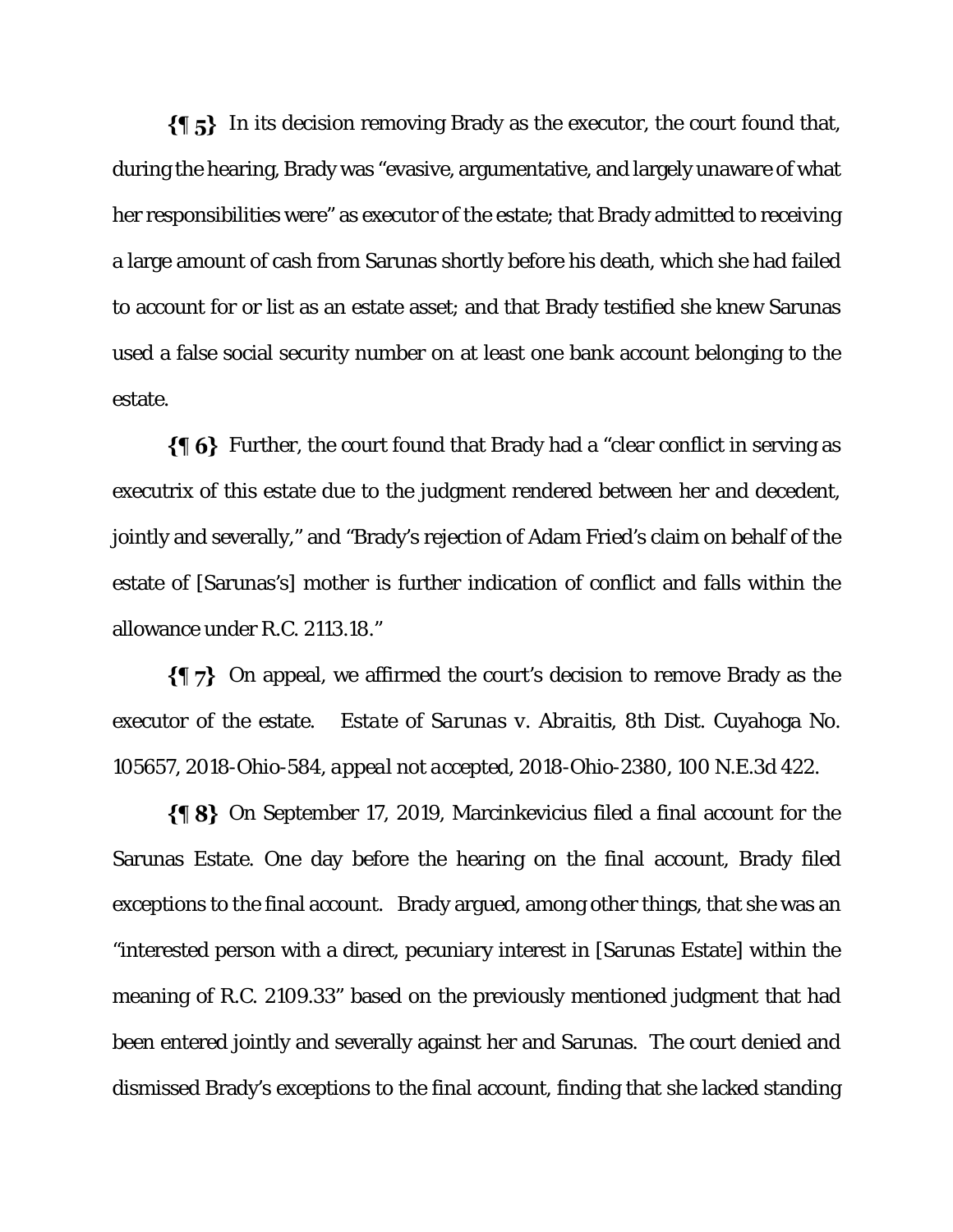to file exceptions to the account and that the issues raised in her exceptions were irrelevant to the administration of the estate. On November 13, 2019, the court approved the final account.

 Brady appealed, and in *In re Estate of Abraitis,* 8th Dist. Cuyahoga No. 109299, 2020-Ohio-4222, to be discussed further below, we affirmed the court's decision that Brady lacked standing because she had no direct pecuniary interest in the estate.

 On May 11, 2020, Fried filed a final account for the Vlada Estate and Brady filed exceptions. The court denied and dismissed Brady's exceptions on the grounds of lack of standing and irrelevancy.

 $\{\{\,\,\mathbf{11}\}\,$  On June 17, 2020, Brady filed her notice of appeal and assigned the following errors for our review:

# **Assignment of Error One**

The probate court erred in denying appellant's exceptions to the final account based on standing.

# **Assignment of Error Two**

The probate court erred in denying appellant's exceptions to the final account based on irrelevancy.

## **Law and Analysis**

Preliminarily, we note, when Brady filed her notice of appeal on June 17, 2020, from the court's order denying her exceptions to Fried's final account, the court had not yet approved the final account. The court did not approve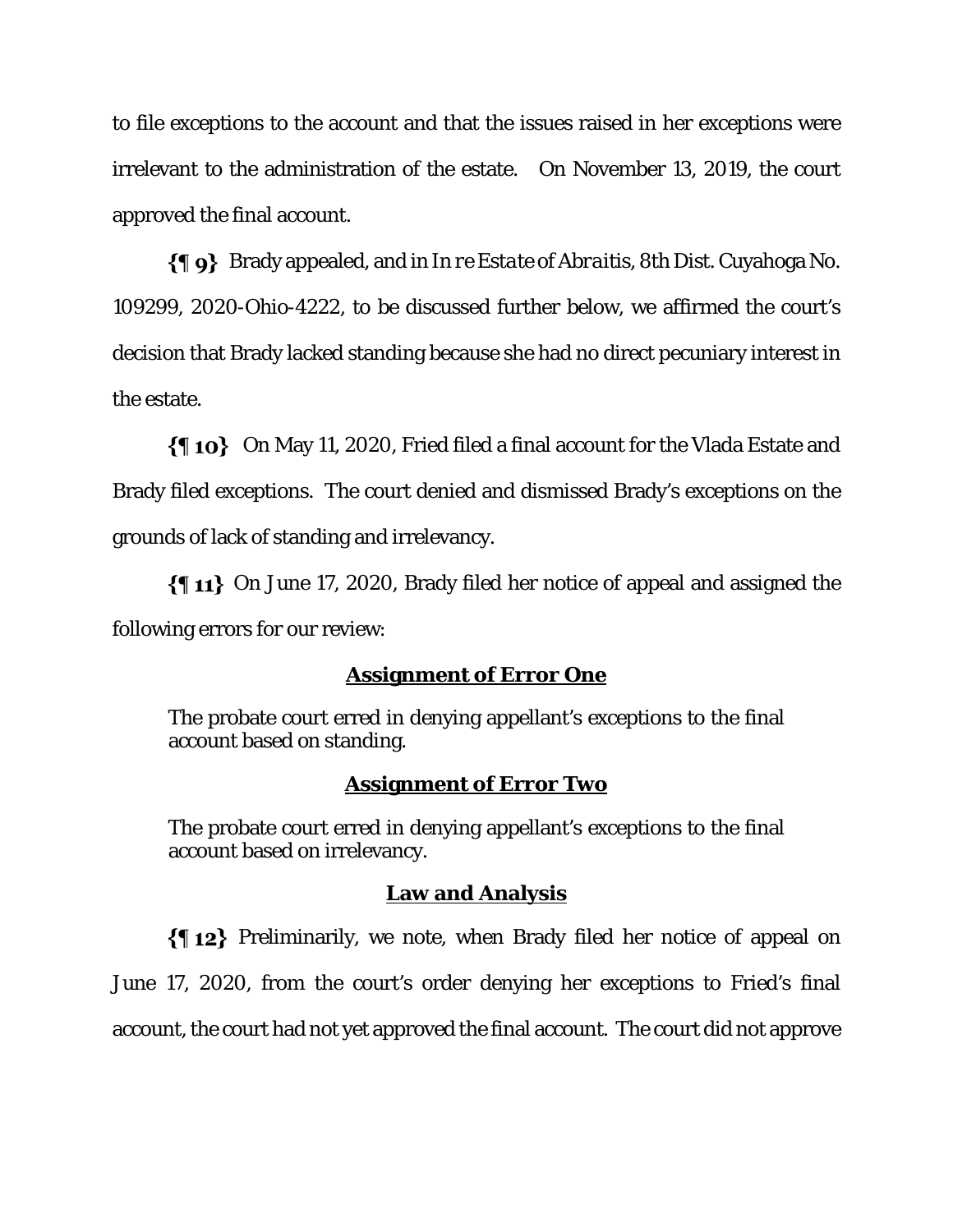the final account until August 24, 2020. Brady did not appeal from the court's order approving the account.

An order denying exceptions to an account or inventory does not affect a substantial right and is therefore not a final appealable order. *See generally In re Estate of Sickmiller*, 3d Dist. Paulding No. 11-13-01, 2013-Ohio-3788; *In re Estate of Perry*, 12th Dist. Butler No. CA2007-03-061, 2008-Ohio-351, 47; *In re Estate of Smith*, 4th Dist. Ross No. 06CA2915, 2007-Ohio-3030; *In re Estate of Allen*, 11th Dist. Trumbull No. 3890, 1988 Ohio App. LEXIS 2293 (June 17, 1988).

 $\{\P 14\}$  The Ohio Constitution, Article IV, Section 3(B)(2) grants jurisdiction to courts of appeals "to review and affirm, modify, or reverse judgments or final orders of the courts of record inferior to the court of appeals within the district." Consequently, this court does not have jurisdiction over nonfinal orders. *Yeckley v. Yeckley*, 8th Dist. Cuyahoga No. 109275, 2020-Ohio-5432, citing *CitiMortgage, Inc. v. Roznowski*, 139 Ohio St.3d 299, 2014-Ohio-1984, 11 N.E.3d 1140, ¶ 10, citing *Gen. Acc. Ins. Co. v. Ins. Co. of N. Am.*, 44 Ohio St.3d 17, 20, 540 N.E.2d 266 (1989).

 $\{\{\,\,\,\,\,\}\}$  Nonetheless, we also note, after Brady filed her appeal in the instant matter, Fried filed a motion to dismiss on the grounds that Brady lacked standing because she did not have a direct, pecuniary interest in the Vlada Estate. Subsequently, citing our most recent decision, Fried renewed his motion to dismiss Brady's appeal and noted that we had already rejected Brady's present position. We agree.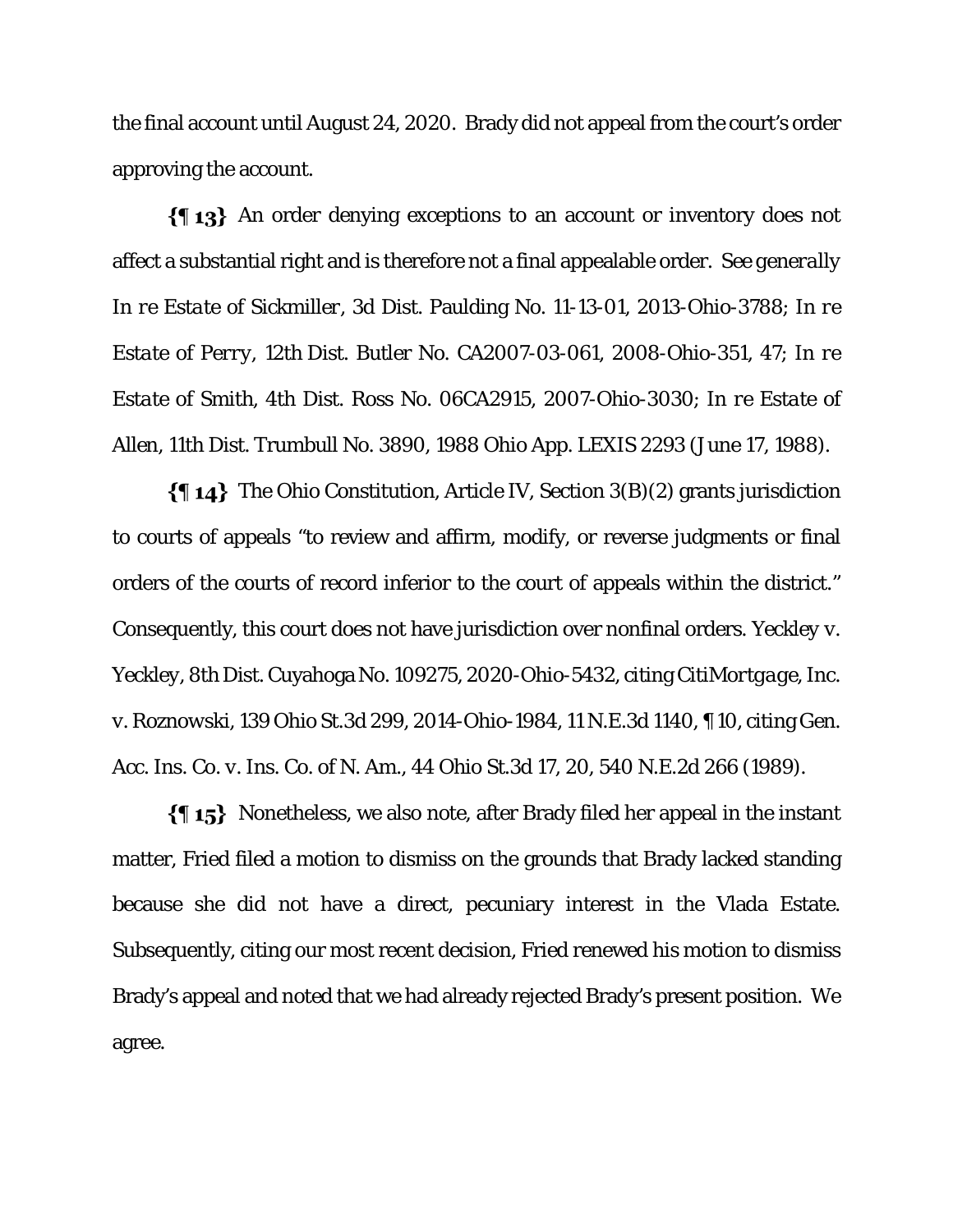$\{\{\,\,\,\,\,\}\}$  Two of the three assignments of error that Brady raised in her last

appeal are identical to the two assignment of errors she now raises in this appeal.

As such, if the present appeal was a final appealable order, it would suffer the same

fate, if reviewed. In our decision regarding Brady's last appeal, we stated:

R.C. 2109.33 governs the filing of exceptions to an account. It states in relevant part:

Any person interested in an estate or trust may file exceptions to an account or to matters pertaining to the execution of the trust. All exceptions shall be specific and written. Exceptions shall be filed and a copy of them furnished to the fiduciary by the exceptor, not less than five days prior to the hearing on the account. \* \* \*

Thus, for Brady to have standing to file exceptions to the final account, she needed to qualify as a "person interested" in Sarunas's estate. Courts have interpreted this statutory language to require a "direct pecuniary interest" in the account or estate. *See, e.g.*, *In re K.*, 9th Dist. Summit Nos. 23338 and 23339, 2007-Ohio-509, ¶ 11; *In re Estate of Eyajan*, 11th Dist. Ashtabula No. 2002-A-0041, 2005-Ohio-351, ¶ 12- 14; *In re Estate of Boll*, 126 Ohio App.3d 507, 509-510, 710 N.E.2d 1139 (4th Dist.1998); *Sechler v. Mkt.*, 10th Dist. Franklin No. 96APF03-359, 1996 Ohio App. LEXIS 5845, 11 (Dec. 24, 1996); *In re Guardianship of Dougherty*, 63 Ohio App.3d 289, 291, 578 N.E.2d 832 (2d Dist.1989); *In re Estate of Matusoff*, 10 Ohio App.2d 113, 113-114, 226 N.E.2d 140 (2d Dist.1965).

Brady made no showing that she has any direct pecuniary interest in Sarunas' estate. She is not a beneficiary of the estate. She is not a creditor of the estate. Indeed, although Brady claimed below that she had a direct pecuniary interest in the estate based on the July 15, 2016 judgment, she has abandoned that argument on appeal.

*Abraitis,* 8th Dist. Cuyahoga No. 109299, 2020-Ohio-4222, ¶ 8-10.

 $\{\P\$  17} Here, because Brady's present appeal is identical to her last appeal

where we found she had no direct pecuniary interest and therefore lacked standing,